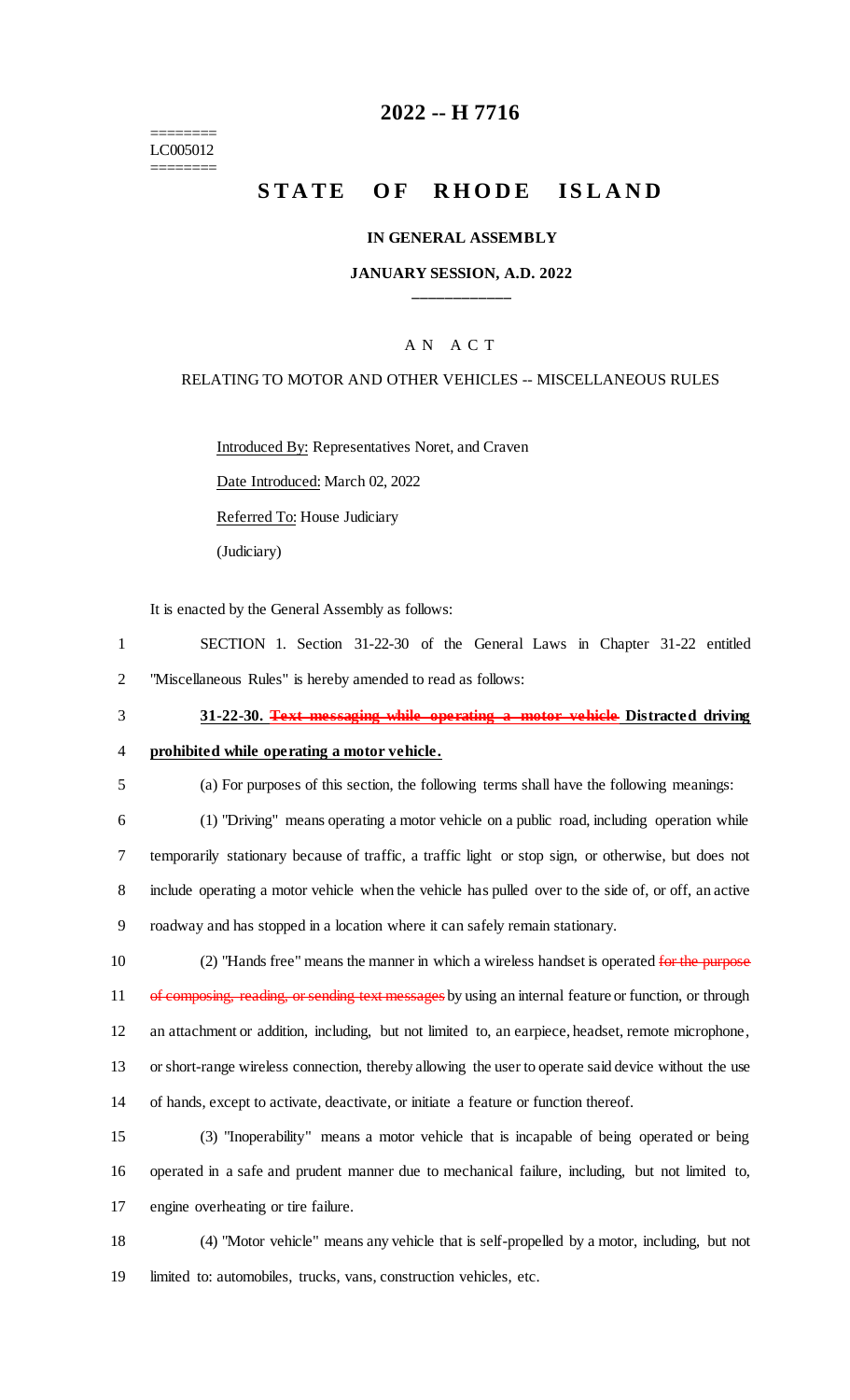(5) "Person" means any natural person, corporation, unincorporated association, firm, partnership, joint venture, joint stock association, or other entity or business organization of any kind.

 (6) "Personal wireless communication device" means a hand-held device through which personal wireless services (commercial mobile services, unlicensed wireless services, and common carrier wireless exchange access services) are transmitted, but does not include a global navigation satellite receiver used for positioning, emergency notification, or navigation purposes.

(7) "Stopped" means not in motion.

 (8) "Text message," also referred to as short messaging service (SMS), means the process by which users send, read, or receive messages on a wireless handset, including text messages, instant messages, electronic messages, or e-mails, in order to communicate with any person or device.

 (9) "Use" means to operate a wireless handset or a personal wireless communication device 14 in a manner not consistent with hands free operation.

 (10) "Wireless handset" means a portable electronic or computing device, including 16 eellular mobile telephones and personal digital assistants (PDAs), capable of transmitting data in 17 the form of a text message.

 (b) No person shall use a wireless handset or personal wireless communication device to 19 compose, read, or send text messages, or for any other purpose while driving a motor vehicle on 20 any public street or public highway within the state of Rhode Island except for:

 (c) Notwithstanding the provisions of subsection (b), this section shall not be construed to 22 prohibit the use of any wireless handset or personal wireless communication device by:

 (1) Any law enforcement, public safety or police officers, emergency services officials, first aid, emergency medical technicians and personnel, and fire safety officials in the performance of duties arising out of, and in the course of, their employment as such;

26 (2) A person using a wireless handset to contact an individual listed in subsection  $\left(\frac{e}{b}\right)(1)$ ; (3) A person using a wireless handset or personal wireless communication device inside a

 motor vehicle while such motor vehicle is parked, standing, or stopped and is removed from the flow of traffic, in accordance with applicable laws, rules, or ordinances, or is stopped due to the

inoperability of such motor vehicle; or

 (4) A person activating, viewing, or deactivating a global positioning or navigation device or a global positioning or navigation application while the handset is mounted or otherwise affixed to the vehicle to allow for hands-free operation.

 $\frac{d}{dx}$  (d)(c) Nothing in this section shall be construed to prohibit a person driving a motor vehicle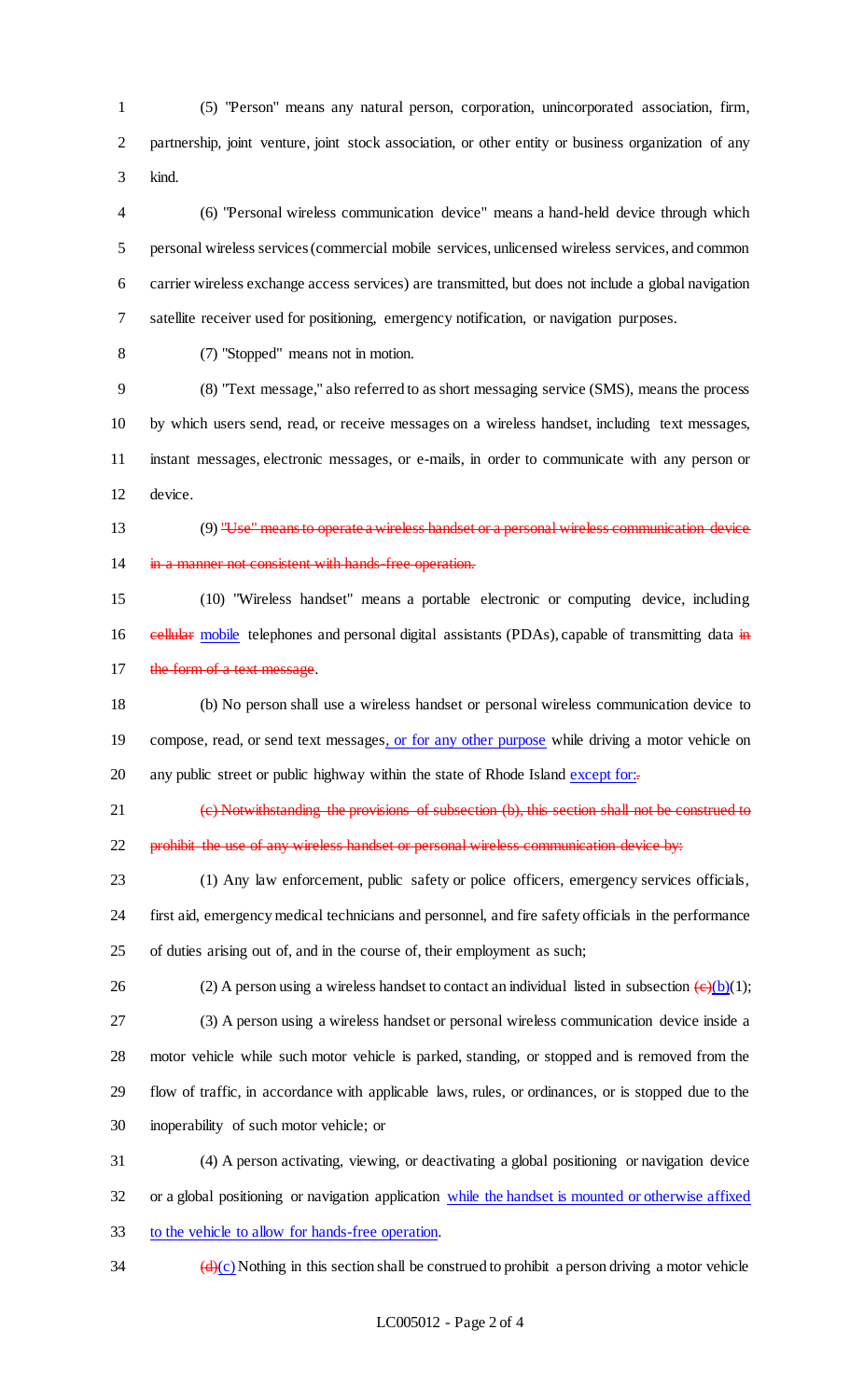1 from utilizing a hands-free wireless handset.

2 The nonemergency use by pilot/escort vehicle drivers of portable electronic devices is 3 prohibited.

 $\left(\frac{\theta}{d}\right)$  Any person who violates any of the provisions of this section shall, upon conviction, be subject to a fine of one hundred dollars (\$100), or a license suspension for up to thirty (30) days, or both; for a second conviction a person shall be subject to a fine of one hundred fifty dollars (\$150), or a license suspension for up to three (3) months, or both; and for a third or subsequent conviction a person shall be subject to a fine of two hundred fifty dollars (\$250), or a license 9 suspension for up to six (6) months, or both. All violations arising out of this section shall be heard in the Rhode Island traffic tribunal.

11 SECTION 2. This act shall take effect upon passage.

#### ======== LC005012 ========